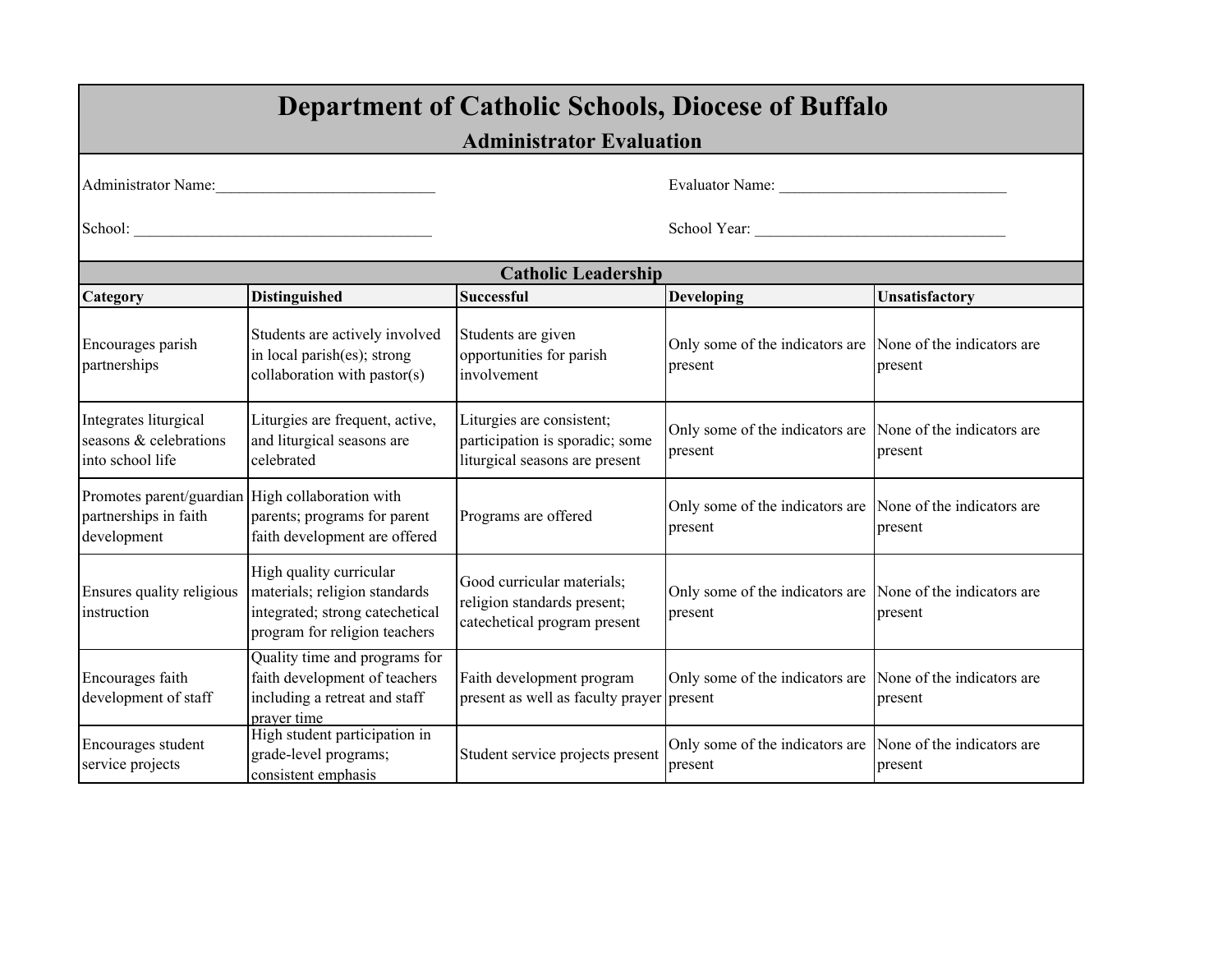| <b>Category</b>                                   | <b>Distinguished</b>                                                                                                          | <b>Successful</b>                                                                                                                                                 | Developing                                                                  | Unsatisfactory                         |
|---------------------------------------------------|-------------------------------------------------------------------------------------------------------------------------------|-------------------------------------------------------------------------------------------------------------------------------------------------------------------|-----------------------------------------------------------------------------|----------------------------------------|
| Shares a personal faith                           | woven into speech & action;<br>shares faith readily; engages<br>others in discussions of faith                                | Personal testimonies of faith are Faith is shared readily; Personal<br>testimonies are woven into<br>speech & action OR engages<br>others in discussions of faith | One one of the indicators is<br>present                                     | None of the indicators are.<br>present |
| Exhibits a Christian<br>moral outlook             | Decisions reflect an active<br>encounter with the Christian<br>moral tradition & inspires<br>others to reflect in this manner | Decisions reflect an active<br>encounter with the Christian<br>moral tradition                                                                                    | Decisions reflect the basics of<br>the Christian tradition                  | None of the indicators are<br>present  |
| Approaches work from a<br>ministerial perspective | Tasks & encounters are<br>performed in a spirit of<br>Christian service & as a<br>genuine expression of<br>generosity         | Tasks & encounters are<br>performed in a spirit of<br>Christian service                                                                                           | In some instances, work is<br>performed in a spirit of<br>Christian service | None of the indicators are<br>present  |
| Models Catholic values                            | School community views<br>administrator as a spiritual<br>leader--modeling values and<br>leading prayer                       | School administrator is<br>consistent in modeling Catholic<br>values                                                                                              | Only some of the indicators are None of the indicators are<br>present       | present                                |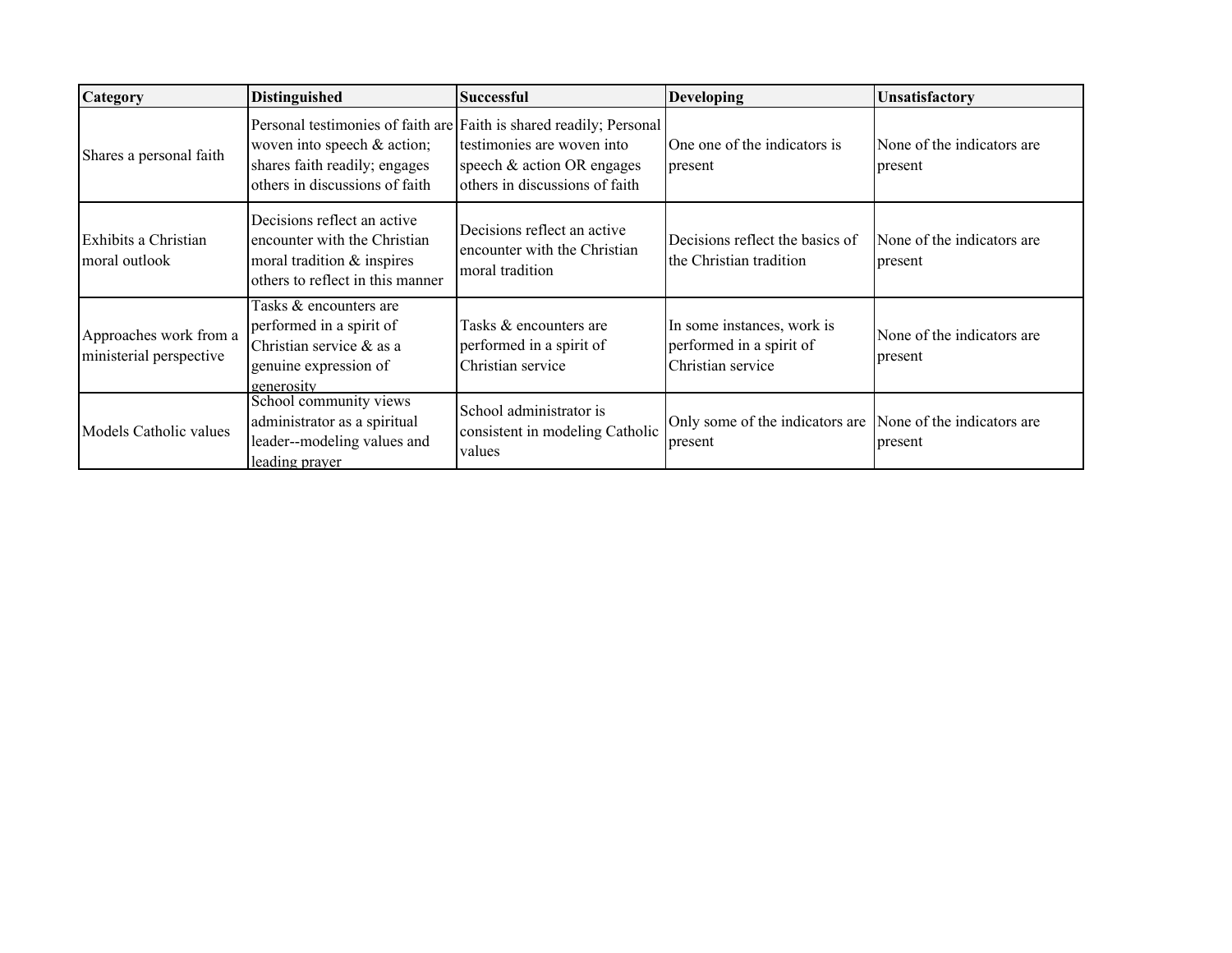| <b>Educational Leadership</b>    |                                                                                                                  |                                                                               |                                                                       |                                       |
|----------------------------------|------------------------------------------------------------------------------------------------------------------|-------------------------------------------------------------------------------|-----------------------------------------------------------------------|---------------------------------------|
| Category                         | <b>Distinguished</b>                                                                                             | <b>Successful</b>                                                             | <b>Developing</b>                                                     | Unsatisfactory                        |
| Curricular Knowledge             | Administrator shows a breadth<br>of knowledge pertaining to the<br>curricular needs of students                  | Administrator demonstrates<br>knowledge of curriculum                         | Only some of the indicators are None of the indicators are<br>present | present                               |
| Research                         | Administrator demonstrates<br>familiarity with educational<br>research and uses research to<br>drive decisions   | Administrator demonstrates<br>some familiarity with research<br>in some areas | Only some of the indicators are None of the indicators are<br>present | present                               |
| Professional<br>Development      | Develops a strong professional<br>development plan for teachers;<br>Supports the efforts of teachers<br>to learn | Supports professional<br>development & teacher learning present               | Only some of the indicators are None of the indicators are            | present                               |
| Learning for all students        | Understands the needs of all<br>learners and develops a<br>program to serve all students                         | Supports programs to serve all<br>students                                    | Only some of the indicators are None of the indicators are<br>present | present                               |
| Data                             | Uses data to identify change<br>and drive decisions                                                              | Familiar with important data                                                  | Only some of the indicators are<br>present                            | None of the indicators are<br>present |
| Safety                           | Foresees issues in student safety<br>and works to establish a safe<br>school environment                         | Establishes a safe school<br>environment                                      | Only some of the indicators are<br>present                            | None of the indicators are<br>present |
| <b>Instructional Supervision</b> | Actively supervises instruction,<br>consistent in evaluating<br>teachers                                         | Consistent in evaluating<br>teachers                                          | Only some of the indicators are None of the indicators are<br>present | present                               |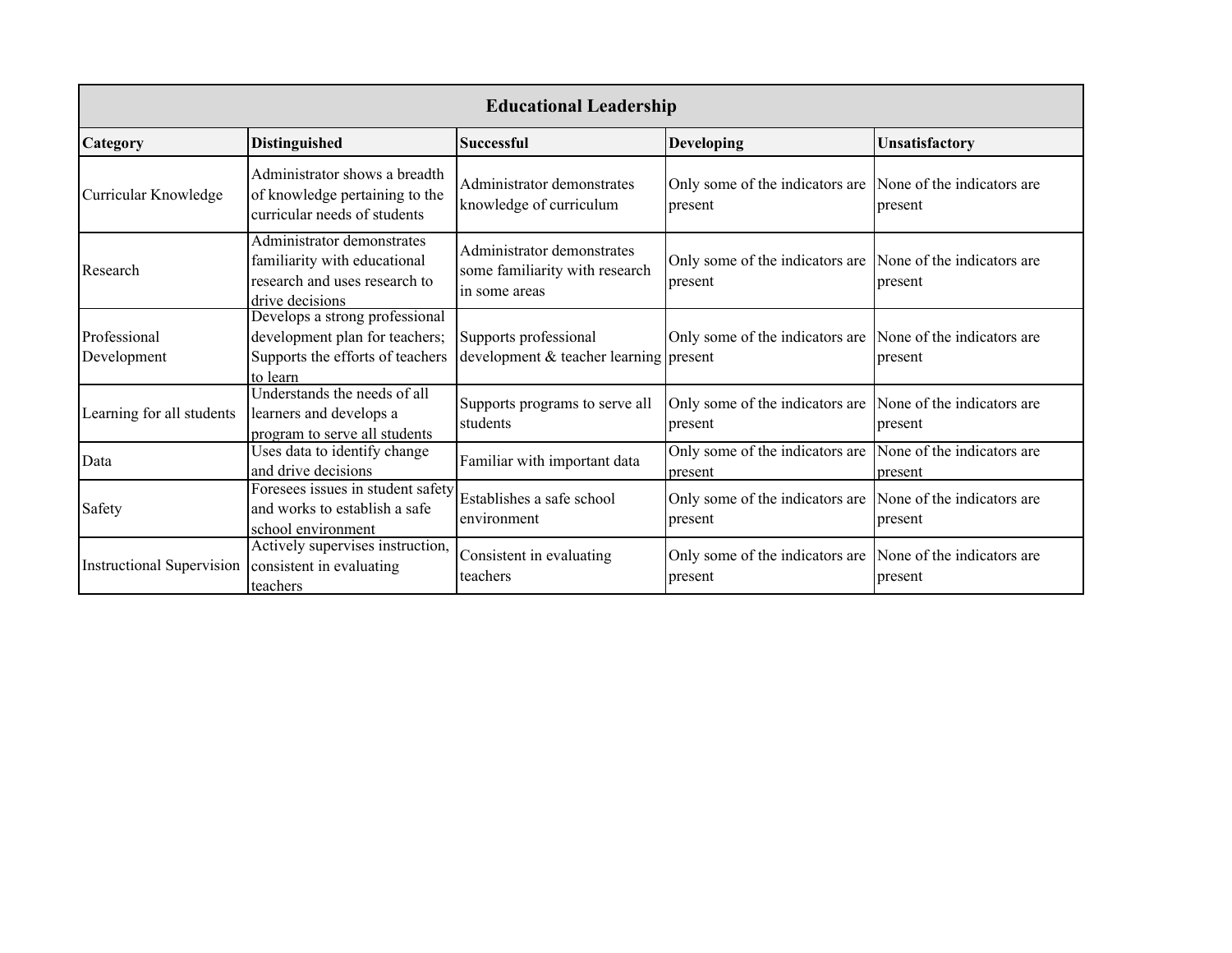| <b>Managerial Leadership</b> |                                                                                                                                                                                                               |                                                                                           |                                                                       |                                       |
|------------------------------|---------------------------------------------------------------------------------------------------------------------------------------------------------------------------------------------------------------|-------------------------------------------------------------------------------------------|-----------------------------------------------------------------------|---------------------------------------|
| Category                     | <b>Distinguished</b>                                                                                                                                                                                          | <b>Successful</b>                                                                         | <b>Developing</b>                                                     | Unsatisfactory                        |
| Decision-making              | Strong decisions and consistent<br>follow through                                                                                                                                                             | Makes decisions when needed,<br>usually follows through                                   | Only some of the indicators are<br>present                            | None of the indicators are<br>present |
| Authority & Leadership       | Distributed leadership exists<br>throughout the school;<br>administrator works to develop<br>the leadership capacity of the<br>leadership team, parent<br>associations, school<br>board/council, and students | The administrator maintains<br>control of most areas and<br>delegates other areas         | The administrator serves as the<br>the source of school authority     | There is no clear authority           |
| <b>Staff Morale</b>          | Motivates employees and builds<br>strong school culture                                                                                                                                                       | Strong school culture                                                                     | Only some of the indicators are<br>present                            | None of the indicators are<br>present |
| Board/Council relations      | Collaborates well with<br>Board/Council, keeping them<br>informed and active                                                                                                                                  | Works to keep Board/Council<br>informed                                                   | Only some of the indicators are<br>present                            | None of the indicators are<br>present |
| <b>Strategic Planning</b>    | Has a well-formulated strategic<br>plan and works to implement it<br>consistently                                                                                                                             | Works to identify future needs<br>of the school and plans for the<br>future               | Only some of the indicators are<br>present                            | None of the indicators are<br>present |
| Enrollment                   | Aware of future trends & needs<br>and is active in recruiting and<br>marketing efforts                                                                                                                        | Active in recruiting and<br>marketing                                                     | Only some of the indicators are<br>present                            | None of the indicators are<br>present |
| Conflict                     | Manages conflict extremely<br>well                                                                                                                                                                            | Manages most conflicts well                                                               | Only some of the indicators are<br>present                            | None of the indicators are<br>present |
| School rules                 | Consistently enforces school<br>rules, highly knowledgeable<br>about rules & policies                                                                                                                         | Consistently enforces school<br>rules                                                     | Only some of the indicators are<br>present                            | None of the indicators are<br>present |
| Communication                | Highly approachable and<br>available; effective, clear, and<br>consistent communication                                                                                                                       | Highly approachable and<br>available OR effective, clear,<br>and consistent communication | Only some of the indicators are None of the indicators are<br>present | present                               |
| Confidentiality              | Highly confidential and always<br>respectful of privacy                                                                                                                                                       | Confidential and respectful of<br>privacy concerns                                        | Only some of the indicators are None of the indicators are<br>present | present                               |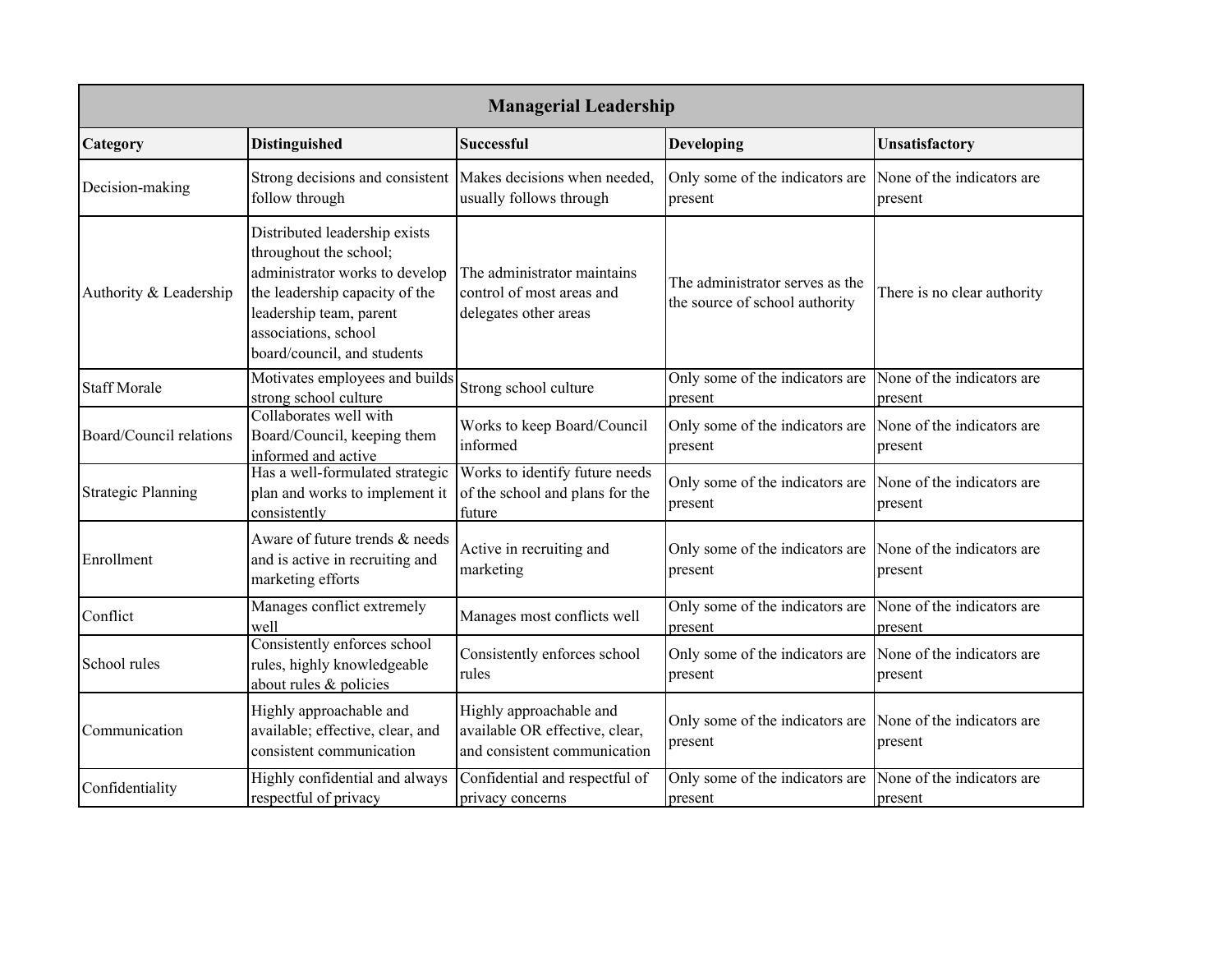| <b>Category</b> | <b>Distinguished</b>                                                                                                                            | <b>Successful</b>                                                                | <b>Developing</b>                                                                                     | <b>Unsatisfactory</b> |
|-----------------|-------------------------------------------------------------------------------------------------------------------------------------------------|----------------------------------------------------------------------------------|-------------------------------------------------------------------------------------------------------|-----------------------|
| Facilities      | Highly concerned about the<br>cleanliness $\&$ appearance of<br>facilities; consistently works to and quality of the facility<br><i>improve</i> |                                                                                  | Concerned about the cleanliness Only some of the indicators are None of the indicators are<br>present | present               |
| Diocese         | Active in all Diocesan principal<br>activities; represents the<br>Diocese, enforces all Diocesan<br>policies                                    | Active in all Diocesan principal<br>activies; familiar with Diocesan<br>policies | Only some of the indicators are None of the indicators are<br>present                                 | present               |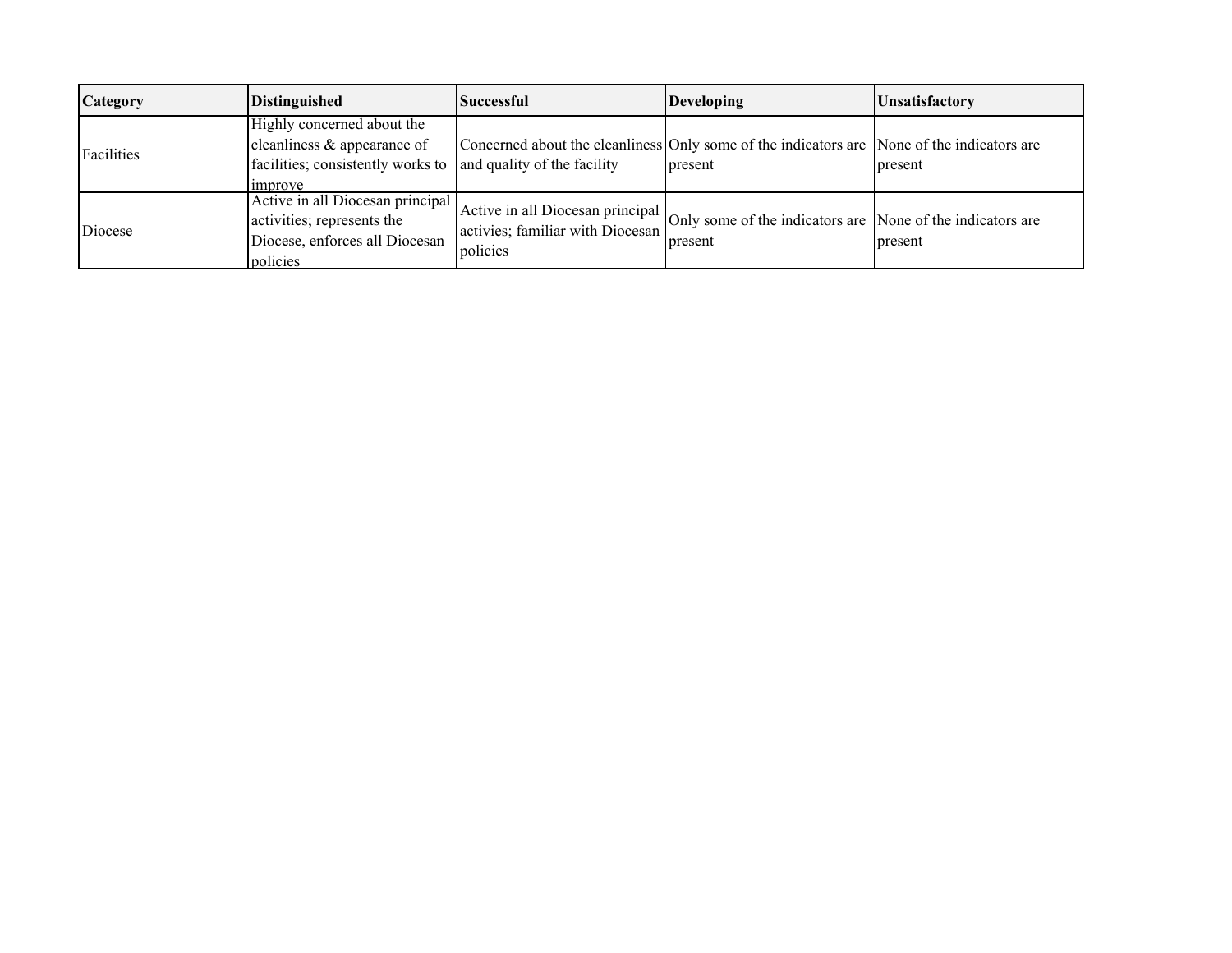|                       | <b>Spiritual Leadership (10)</b> | <b>Educational Leadership (7)</b> | Managerial Leadership (12) |
|-----------------------|----------------------------------|-----------------------------------|----------------------------|
| <b>Survey Average</b> |                                  |                                   |                            |
| Distinguished         |                                  |                                   |                            |
| Successful            |                                  |                                   |                            |
| Developing            |                                  |                                   |                            |
| Unsatisfactory        |                                  |                                   |                            |

## **Pastor/Board Totals**

| Distinguished  |  |  |
|----------------|--|--|
| Successful     |  |  |
| Developing     |  |  |
| Unsatisfactory |  |  |

## **Self‐Evaluation Totals**

| Distinguished  |  |  |
|----------------|--|--|
| Successful     |  |  |
| Developing     |  |  |
| Unsatisfactory |  |  |

## **Catholic Schools Office**

| <b>Totals</b>  |  |  |
|----------------|--|--|
| Distinguished  |  |  |
| Successful     |  |  |
| Developing     |  |  |
| Unsatisfactory |  |  |